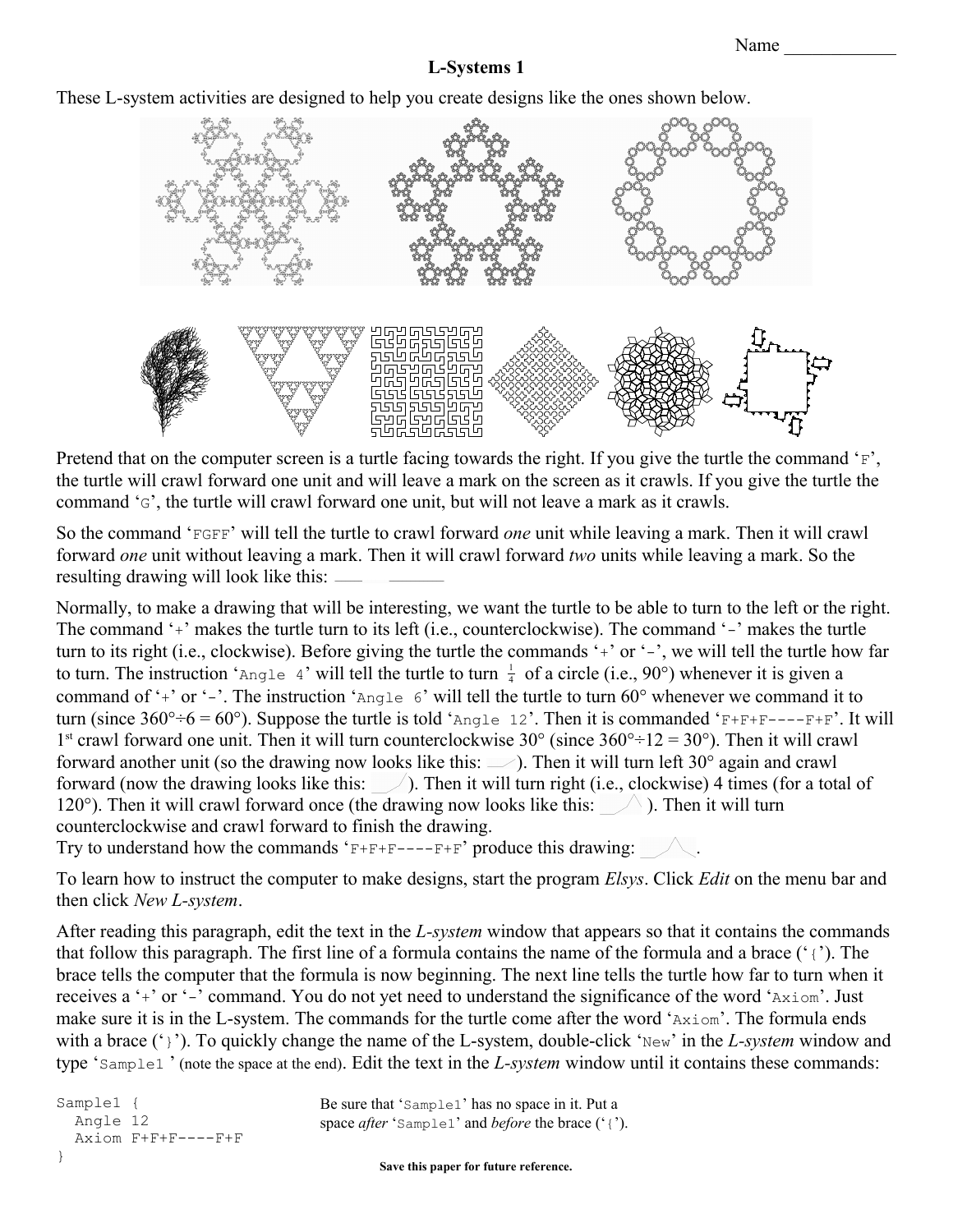#### **Do not discard this activity.**

To have the computer process the Sample1 L-system, click *Edit* on the menu bar and then click *Process Shown Text*. The *Elsys* window should then draw this design:

To save the Sample1 L-system, click *File* on the menu and then click *Save L-system To File*. Then type your initials followed by ".AL". For example, if you initials are PQR, then type PQR.AL for the file name. Then click the *Save* button.

Now select *New L-system* in the *Edit* menu and edit the text in the *L-system* window that appears so that it contains the commands that follow this paragraph. You do not need to type the text that is after a semicolon  $'$ ; '). But you do need to type all of the text that is before a semicolon. If a line does not contain a semicolon, then type everything on that line.

```
Pentagon { ; Computer ignores text after a semicolon.
 Angle 5 ; 360/5 = 72. The text after a semicolon doesn't need to be typed.
  Axiom F+F+F+F+F ; '+' = 'turn counter-clockwise one-fifth of a circle'
}
```
To have the computer process the Pentagon L-system, select *Process Shown Text* in the *Edit* menu. The *Elsys* window should then draw a pentagon. To save the Pentagon L-system, select *Save L-system To File* in the *File* menu. Then select the ".AL" file you saved above and click the *Save* button.

Now select *New L-system* in the *Edit* menu and edit the text in the *L-system* window that appears so that it contains the following commands:

```
Star { ; If text after a ';' isn't typed, then the ';' doesn't need to be typed either.
 Angle 10 ; 360/10 = 36. '-' = 'turn clockwise one-tenth of a circle'
  Axiom F----F----F----F----F
}
```
Select *Process Shown Text* in the *Edit* menu. The *Elsys* window should then draw a 5-pointed star. Using the procedure taught above, now save the Star L-system to your ".AL" file.

To watch how the turtle draws the star, select *Debug* in the *Edit* menu. In the *Debug* window, click *Next* on the menu bar to have the turtle move one unit. Answer the following questions (you may write on this paper):

- 1) Click *Next* again. The leftmost triangle in the *Debug* window should have rotated. Point the mouse at that triangle. The computer should display an angle measure. What is that angle measure?
- 2) Click *Next* again. Point the mouse at the leftmost triangle in the *Debug* window. The computer should display an angle measure. What is that angle measure?
- 3) Click *Next*. Write the new angle measure.
- 4) Click *Next*. Write the new angle measure.
- 5) Click *Next*. The turtle should crawl forward one unit. Now click *Next* four times to make the turtle turn four times. Write the new angle measure.
- 6) Click *Auto*. Watch the turtle. Once the turtle is done moving, what is the angle measure?
- 7) Click *Next*. This exits *Debug* mode. Select *Open* in the *File* menu. Select the ".AL" file you saved and click the *Open* button. Click Pentagon in the list of L-systems. Click *OK*. An *Order* window should appear. A later activity teaches about the "Order" concept. For now, just click *OK* in the *Order* window. This should draw a pentagon. Select *Debug* in the *Edit* menu. A window on the screen should show the commands F+F+F+F+F. The title bar of that window should show the text "Length:" followed by a number. Write that number.
- 8) Click *Next* in the *Debug* window. The first '+' in the *Length* window should be selected. This means that '+' is the next command. Click *Next* to perform that command. Write the new angle measure.
- 9) Click *Auto*. Write the angle measure once the turtle stops moving. You may now exit from *Elsys*.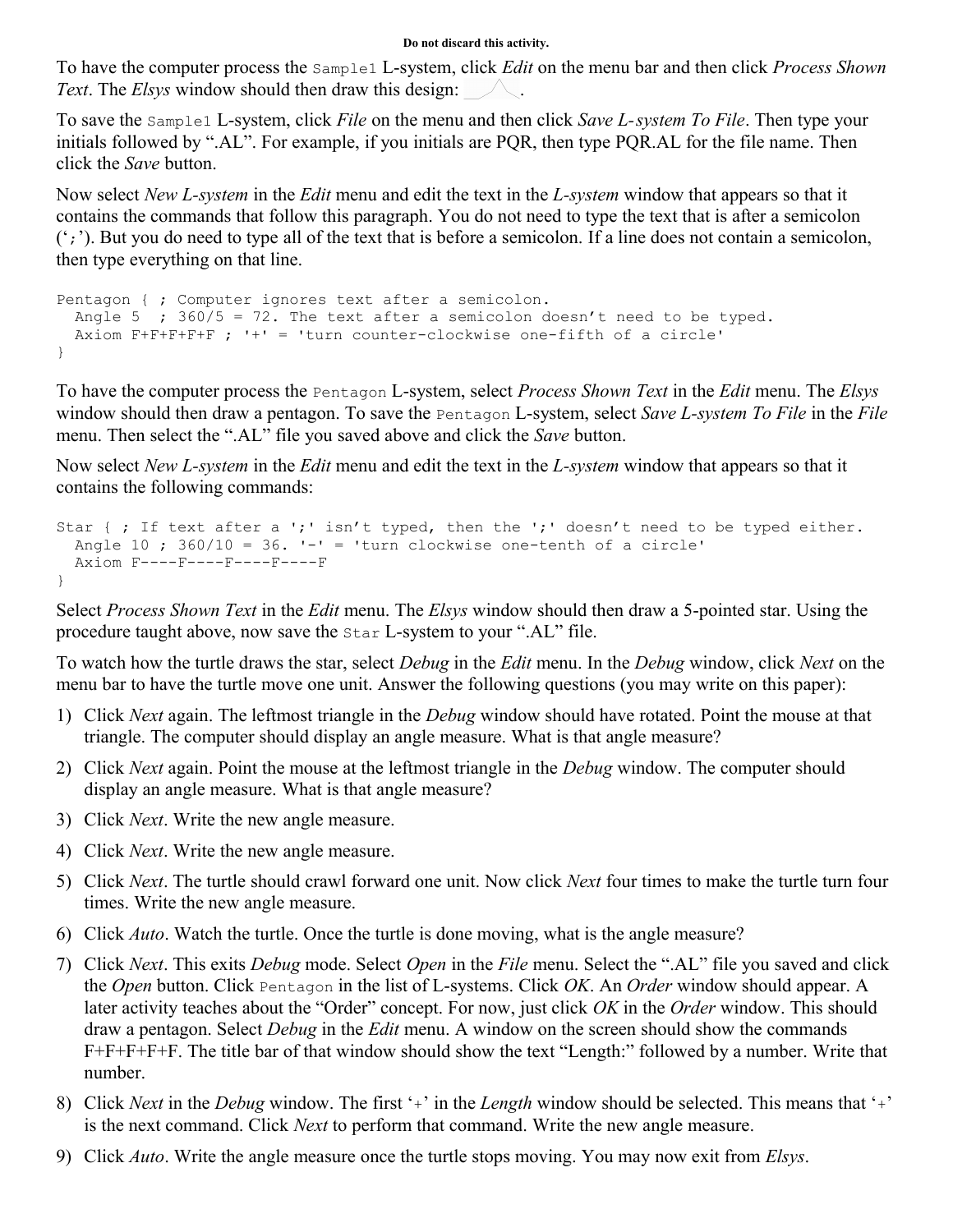Start the program *Elsys*. Click *Edit* on the menu bar and then click *New L-system*. Edit the text in the *L-system* window until it contains these commands:

```
KochCurve2 { ; You do not need to type text that is after a semicolon.
 Angle 6 ; 360/6=60. 1-i = 'turn clockwise one-sixth of a circle'
 Axiom FGF ; Don't forget there are braces at the beginning and the end!
   F=F+F--F+F ; The lines after the axiom line contain substitution rules.
   G=GGG
}
```
To have the computer process the KochCurve2 L-system, select *Process Shown Text* in the *Edit* menu. Save the L-system as instructed in the first activity. Then select *L-system Order* in the *Edit* menu. In the window that pops up, type the digit 0 (zero). Click *OK*. Since the formula contains the command 'Axiom FGF', the turtle draws a segment. Then it moves forward without leaving a mark. Then it draws another segment.

Now select *L-system Order* in the *Edit* menu. In the window that pops up, type the digit 1 (one). Click *OK*. Since the order is 1, the computer uses the commands ' $F=F+F--F+F'$  and ' $G=GGG'$ ' to change the commands for the turtle. The command 'F=F+F--F+F' tells the computer to replace each 'F' in the axiom with the text 'F+F-- $F+F'$ . Likewise, the command 'G=GGG' tells the computer to replace the 'G' in the axiom with the string 'GGG'. So the computer replaces the original command ' $FGF'$  with the command ' $F+F--F+FGGGF+F--F+F'$ . The turtle uses this command to draw the diagram. The computer automatically resizes the diagram so that it fits on the screen. To watch how the turtle draws this design, select *Debug* in the *Edit* menu.

- 1) A window on the screen should show the commands F+F--F+FGGGF+F--F+F. The title bar of that window should show the text "Length:" followed by a number. Write that number.
- 2) Click *Next* in the *Debug* window. Write the symbol that is selected in the *Length* window.
- 3) Click *Next* in the *Debug* window. Point the mouse at the leftmost triangle in the *Debug* window. What is the angle measure?

Click *Exit* in the *Debug* window. If the order were '2', the computer would perform the substitutions a second time. The text that results at each step is shown in the following diagram. Each time, the computer replaces each  $F$ ' with 'F+F--F+F' and replaces each 'G' with 'GGG'.



In this example, the substitution ' $F=F+F--F+F'$  is equivalent to replacing each straight segment with the shape . Change the order to 2 and see the substitution occur. Then change the order to 3 and see the substitution occur again.

Click *Edit* on the menu bar and then click *New L-system*. Edit the text in the *L-system* window until it contains these commands:

```
TriSpiral {
 Angle 3 ; 360/3 = 120. 1 + 1 = 1 turn counter-clockwise one-third of a circle'
  Axiom FYX ; As the turtle crawls, it ignores symbols it doesn't understand.
 Y=FY ; When the turtle sees a Y, the turtle ignores it.
 X=+FYX}
```
This formula contains symbols 'X' and 'Y'. The turtle does not understand these symbols, so it ignores them. But as the computer computes orders 1, 2, 3, etc., it will follow the substitution rules 'Y=FY' and 'X=+FYX'.

**Do not discard this activity.**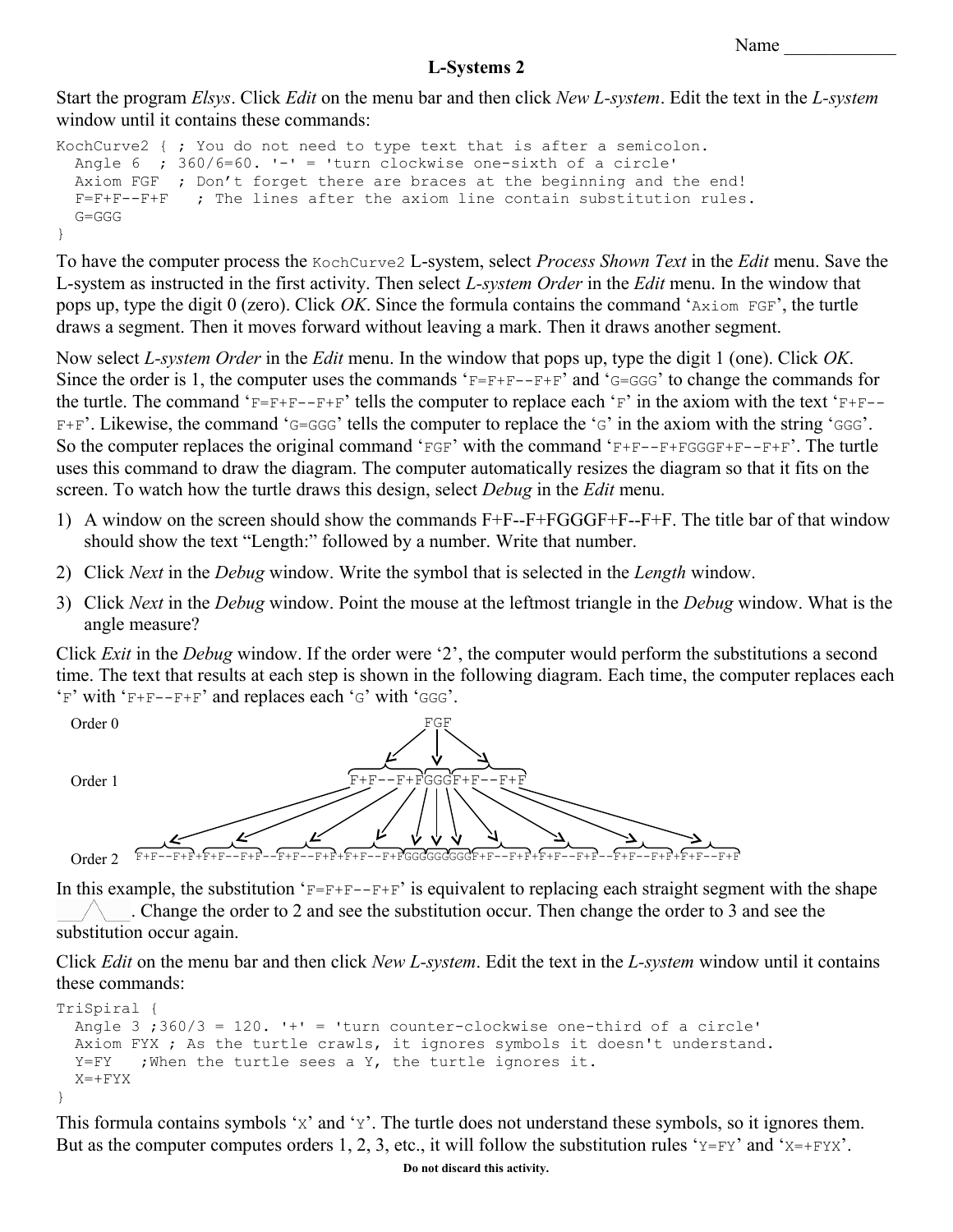

Sometimes, to increase understanding of what the computer is doing, it can be helpful to have the turtle color the segments it draws. Edit the text in the *L-system* window until it contains these commands:

|               | TriSpiralColor {; In the default color palette, color 15 is white. | <b>IMPORTANT NOTICE</b> (Do not discard)                                                        |
|---------------|--------------------------------------------------------------------|-------------------------------------------------------------------------------------------------|
|               | Angle 3 ; Text after a semicolon is ignored by the computer.       | If you need to change an L-system after                                                         |
|               | Axiom C15FYX ; 'C15' tells the turtle to chose color 15.           | saving it, open the ".AL" file in Notepad                                                       |
| $Y = > 1$ FY  | ; '>1' tells the turtle to decrease the color number by 1.         | and edit that file and then save it. Then                                                       |
| $X = +C15FYX$ | ; After each turn, chose color 15 again.                           | select <i>Open</i> in the <i>File</i> menu in <i>Elsys</i> to<br>reopen the changed ".AL" file. |
|               |                                                                    |                                                                                                 |

Select *Process Shown Text* in the *Edit* menu. Save the L-system. Try orders 1, 2, 3, and 4 to see how the turtle colors different segments. Then try order 14. Notice how the first segment at the bottom-left is white (color 15). The next segment is color 14. The next segment is color 13, etc. Then when the turtle turns 120°, it chooses color 15 (white) again. To see the color palette, select *Show Editable Color Map* in the *Edit* menu.

- 4) Point the mouse at the white square in the color palette. The computer should show two lines of information. The first line shows that the color number is 15. Write the entire second line of information.
- 5) The second line of information shows the red, green, and blue values for the color. Move the mouse around until you find color # 14. What are the red, green, and blue values for color 14?

**Change the order to 3**. For *each one* of the following *three* L-systems, first edit the *L-system* window so that it contains the L-system. Then select *Process Shown Text* in the *Edit* menu. Then save the L-system.

| Snow                                    | SnowColor { ; Try order 4 or 5                         | SnowColor2 { ; Try order 1 or 2           |
|-----------------------------------------|--------------------------------------------------------|-------------------------------------------|
| Angle 6                                 | Angle 6 ; $\langle 2' - \rangle$ increase color # by 2 | Angle $6: '2' -- >$ decrease color # by 2 |
| Axiom F+F+F+F+F+F                       | Axiom C2F+<2F+<1F+<2F+<4F+<2F                          | Axiom F+F+F+F+F+F                         |
| $F = F + F F + F - - F - - F + F F + F$ | 下一下十下下十下一一下一一下十下下十下                                    | F=C13F+>2F>2F+>2F-->1F-->1F+>1F>1F+>1F    |
|                                         |                                                        |                                           |

The Snow design should look similar to the top-left design on the *L-Systems 1* activity. If you saved a flawed L-system, see the IMPORTANT NOTICE above.

- 6) Select *Open* in the *File* menu. Select the ".AL" file you saved. Choose Snow in the L-system list and click *OK*. Type 0 for the order and click *OK*. Name the shape produced.
- 7) Change the order to 1. Choose *Show Command String Text* in the *Edit* menu. The title bar of the *Length* window shows the length of the command string text. What is that length?
- 8) Select *Choose L-system* in the *File* menu. Choose SnowColor2 in the L-system list and click *OK*. Make sure the order is 1 and click *OK*. Select *Show Command String Text* in the *Edit* menu. What is the length displayed in the title bar of the *Length* window?
- 9) Select *Choose L-system* in the *File* menu. Choose SnowColor in the L-system list and click *OK*. Make sure the order is 1 and click *OK*. Select *Debug* in the *Edit* menu. What is the length displayed in the title bar of the *Length* window?
- 10) Click *Next* in the *Debug* window. Remember the new color of the turtle. Now continue to click *Next* until the turtle turns a different color. What is the measure of the angle for the turtle?
- 11) Click *Exit* in the *Debug* window. Change the order to 4. Choose *Show Command String Text* in the *Edit* menu. A window should pop up. Don't click any buttons. According to the window that pops up, how long is the command string?
- 12) Click *No*. Change the order to 3. Choose *Show Command String Text* in the *Edit* menu. How long is the command string?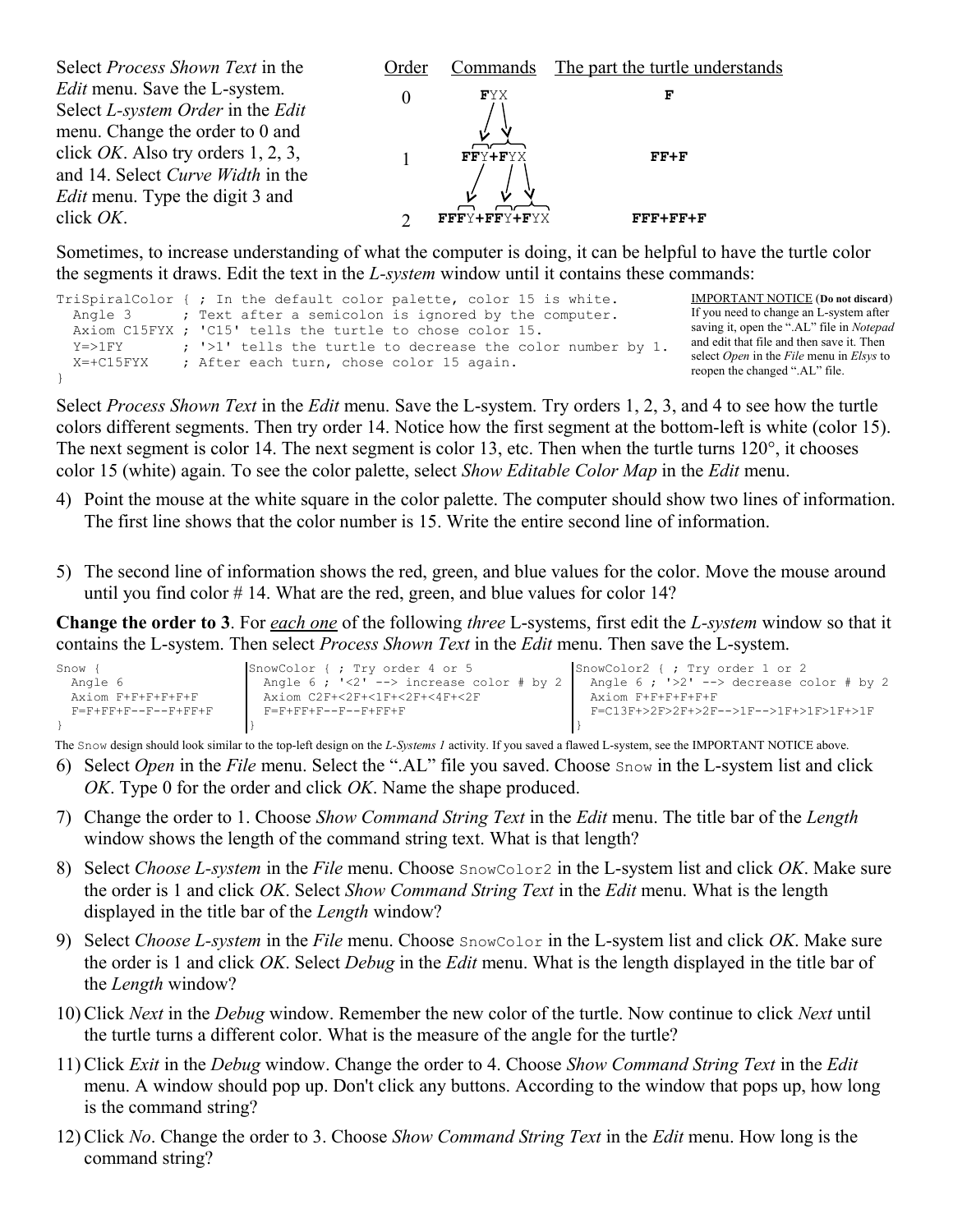IMPORTANT NOTICE (**Do not discard**)

# **L-Systems 3**

Start *Elsys*. Select *New L-system* in the *Edit* menu. For *each* of the following three L-systems, type the L-system in the *L-system* window and then process the text and then save the L-system.

| KochCurve3  | KochCurve3Color       | Zigzag {      |
|-------------|-----------------------|---------------|
| Angle 6     | Angle 6               | Angle 3       |
| Axiom F!F!F | Axiom C5FC7!F!C11F    | Axiom F       |
| 下一下十下一一下十下  | $F = F + F - - F + F$ | $F = F I - F$ |
|             |                       |               |

The '!' command tells the turtle to **reverse** the meaning of '+' and '-'. In the axiom 'F!F!F' the '!' command has no effect (since there are no '+' or '-' commands). But when the computer applies the substitution rule, the '!' command does have effect. After applying the substitution ' $F=F+F--F+F'$ ' to the axiom ' $F!F!F'$ , the command will be 'F+F--F+F!F+F--F+F!F+F--F+F'. Normally, '**+**' means '**turn counterclockwise**' and '**-**' means '**turn clockwise**'. After the turtle receives the 1<sup>st</sup>!' command, it will interpret '+' as 'turn clockwise' and '-' as 'turn counterclockwise'. When the turtle is given the next '!' command, it again reverses the meanings of '+' and '-'. So now they are back to their original meanings.

Open the file to which you saved the above three formulas and choose KochCurve3 and click *OK*. Type the digit 1 for the order and click *OK*. Then select *Debug* in the *Edit* menu. Notice that an 'N' is displayed in the *Debug* window. This means that '<sup>+</sup>' and '-' have their **normal** meaning. Click *Next* in the *Debug* window until the first '!' is selected in the *Length* window. The *Debug* window should still show an 'N'.

- 1) Click *Next* one more time. Write the letter that is now displayed instead of the 'N'.
- 2) Click *Next* two more times. What is the angle measure for the turtle?
- 3) Click *Next* in the *Debug* window until the second '!' is selected in the *Length* window. Then click *Next* three more times. What is the angle measure for the turtle?
- 4) Click *Exit*. Select *Choose L-system* in the *File* menu. Choose KochCurve3Color, click *OK*, type the digit 2 for the order, and click *OK*. Select *Debug* in the *Edit* menu. Observe the 'N' in the *Debug* window. Click *Auto* in the *Debug* window and watch both the 'N' and the turtle. What is the color of the design when the meanings of '+' and '-' are reversed?
- 5) Click *Exit*. Select *Choose L-system* in the *File* menu. Choose Zigzag, click *OK*, type the digit 4 for the order, and click *OK*. Select *Debug* in the *Edit* menu. Click *Auto*. When the turtle is finished moving, what is the meaning of '-'? (Use *words* in the answer. Read the top paragraphs on this page if you have questions.)

Click *Exit*. Enter the following L-system, process it, and save it.

```
OctSpiralColor {
   Angle 8
   Axiom C16F
   F=F<1+@.99F ;'@' is the 'at' symbol which is found on the key for '2' on many keyboards
}
                                                                                    To delete an L-system after saving it, open the ".AL" file in 
                                                                                    Notepad and delete the entire L-system (including the name 
                                                                                    and both braces). Then save the file. Then select Open in the 
                                                                                    File menu in Elsys to reopen the changed ".AL" file.
```
The ' $\theta$ .99' command tells the turtle to crawl 99/100 as far as it used to crawl when it would be commanded 'F' or 'G'. For order 2 (i.e., after 2 substitutions), the command will be 'C16F<1+@.99F<1+@.99F<1+@.99F'. For the  $1^{st}$  'F', the turtle will crawl the normal distance. For the  $2^{nd}$  'F', the turtle will crawl 0.99 of the original distance. For the  $3^{rd}$  'F', the turtle will crawl 0.99 of that new distance which means that it will crawl 0.9801 of the original distance.

6) Do order 8 of OctSpiralColor. Select *Spectrum Map* in the *Edit* menu. Select *Debug* in the *Edit* menu. Observe the number 1 displayed in the *Debug* window. Click *Next* until that number changes. Write the new number.

Hint: Instead of clicking *Next* in the *Debug* window, you may press  $[N]$  on the keyboard if that window is active. Also, you may press A instead of clicking *Auto*, and you may press **[Esc]** instead of clicking *Exit*.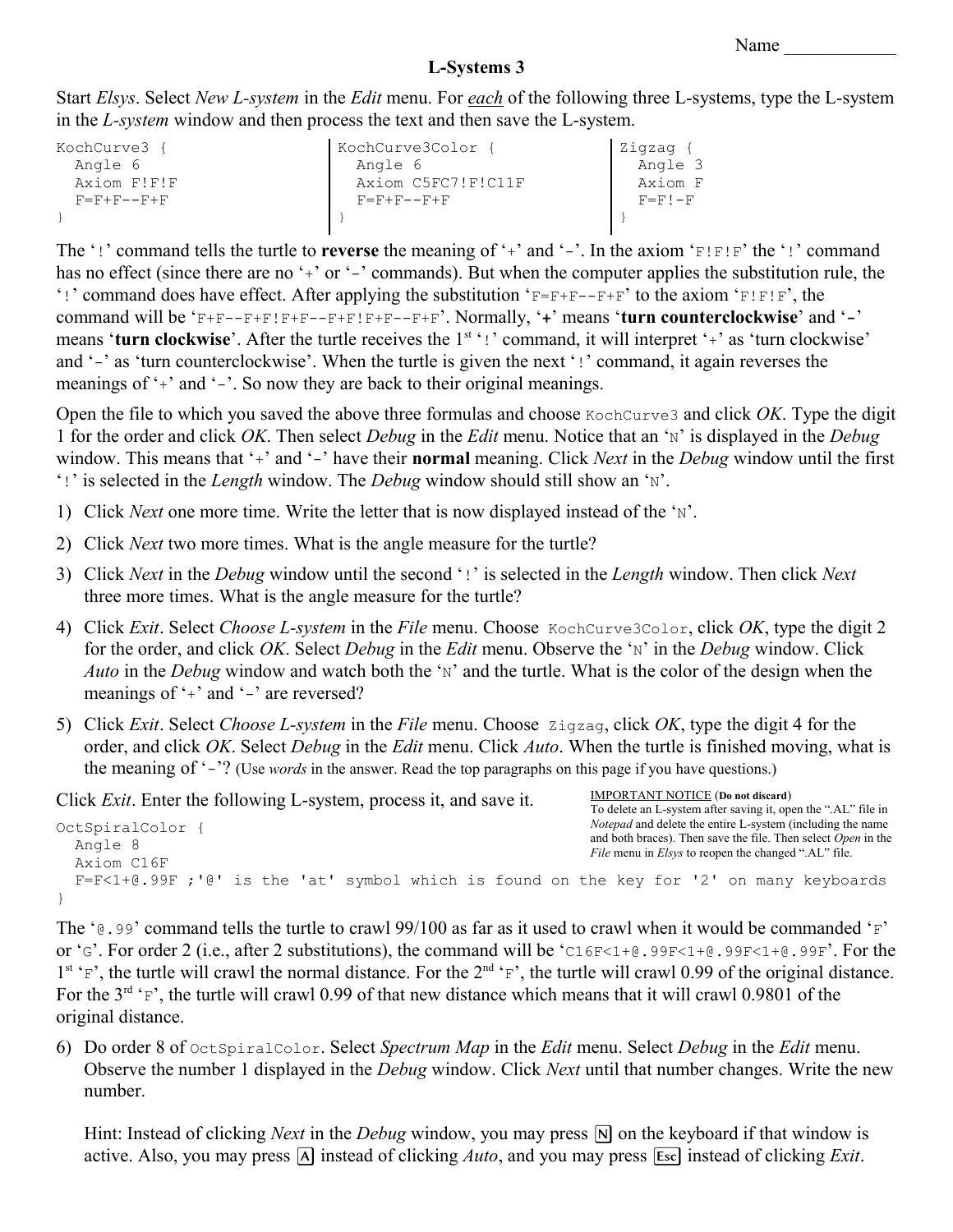- 7) Click *Next* until the number changes again. Write the new number.
- 8) Click *Next* until the number changes again. Write the new number.

Click *Exit*. **Change the order to 3**. Select *Elsys Map (Default)* in the *Edit* menu. Select *New L-system* in the *Edit* menu. For *each* of the following three L-systems, type the L-system in the *L-system* window and then process the text and then save the L-system. The '|' symbol may look like '¦' on the keyboard.

| KochAlt2 {          | KochAlt6                   | KochAlt6Color                          |
|---------------------|----------------------------|----------------------------------------|
| Angle 6             | Angle 6                    | Angle 6                                |
| Axiom FIF           | Axiom F FF F+F FF F+F FF F | Axiom C2F F<2F F+<1F F<2F F+<2F F<2F F |
| $F = F + F - F + F$ | $F = F + F - F + F$        | $F = F + F - F + F$                    |
|                     |                            |                                        |

If the 'Angle' command is an even number, then the '|' command tells the turtle to turn 180°. So in KochAlt2, the axiom 'F|F' is equivalent to 'F+++F'. At order 0, 'F|F' causes the turtle to crawl forward, then turn around and crawl back the way it came. So at order 0, the extra 'F' is not visible. At order 1 (after substituting 'F+F--  $F+F'$  for each 'F' in 'F|F'), the command will be 'F+F--F+F|F+F--F+F'.

- 9) Open the file to which you saved the above 3 formulas. Select Kochaltz and let the order be 1. How many line segments are visible in the design?
- 10) Change the order to 2. The design should have 3 polygonal regions. How many sides does the central polygon have?
- 11) Change the order to 3. How many polygonal regions are in the design?
- 12) Select *Choose L-system* in the *File* menu. Choose KochAlt6 and let the order be 1. Select *Debug* in the *Edit* menu. Click *Auto*. When the turtle is finished moving, what is its angle measure?
- 13) Click *Exit*. Change the order to 5. Select *Show Command String Text* in the *Edit* menu. What is the length of the text?
- 14) Select *Choose L-system* in the *File* menu. Choose KochAlt6Color and let the order be 2. Select *Debug* in the *Edit* menu. Click *Next* until the turtle is at the rightmost point in the design. Click *Next* one more time. The turtle should have changed its direction. By how many degrees did it change its direction?
- 15) Keep clicking *Next* until the turtle changes its color. What is its new color?
- 16) Keep clicking *Next* until the turtle changes its color again. What is its new color? (Make sure that the answers to #15 and #16 are different. If they are the same, you probably need to change the answer for #15)
- 17) Click *Exit*. Press  $\overline{F1}$  on the keyboard. The *Elsys Help* window should appear. According to the information in it, who introduced L-systems?

IMPORTANT NOTICE (**Do not discard**)

To temporarily "delete" an L-system after saving it, open the ".AL" file in *Notepad* and type a semicolon at the beginning of each line of the L-system (including the name and the ending brace). Then save the file. This causes *Elsys* to ignore those lines since a semicolon indicates the beginning of a comment.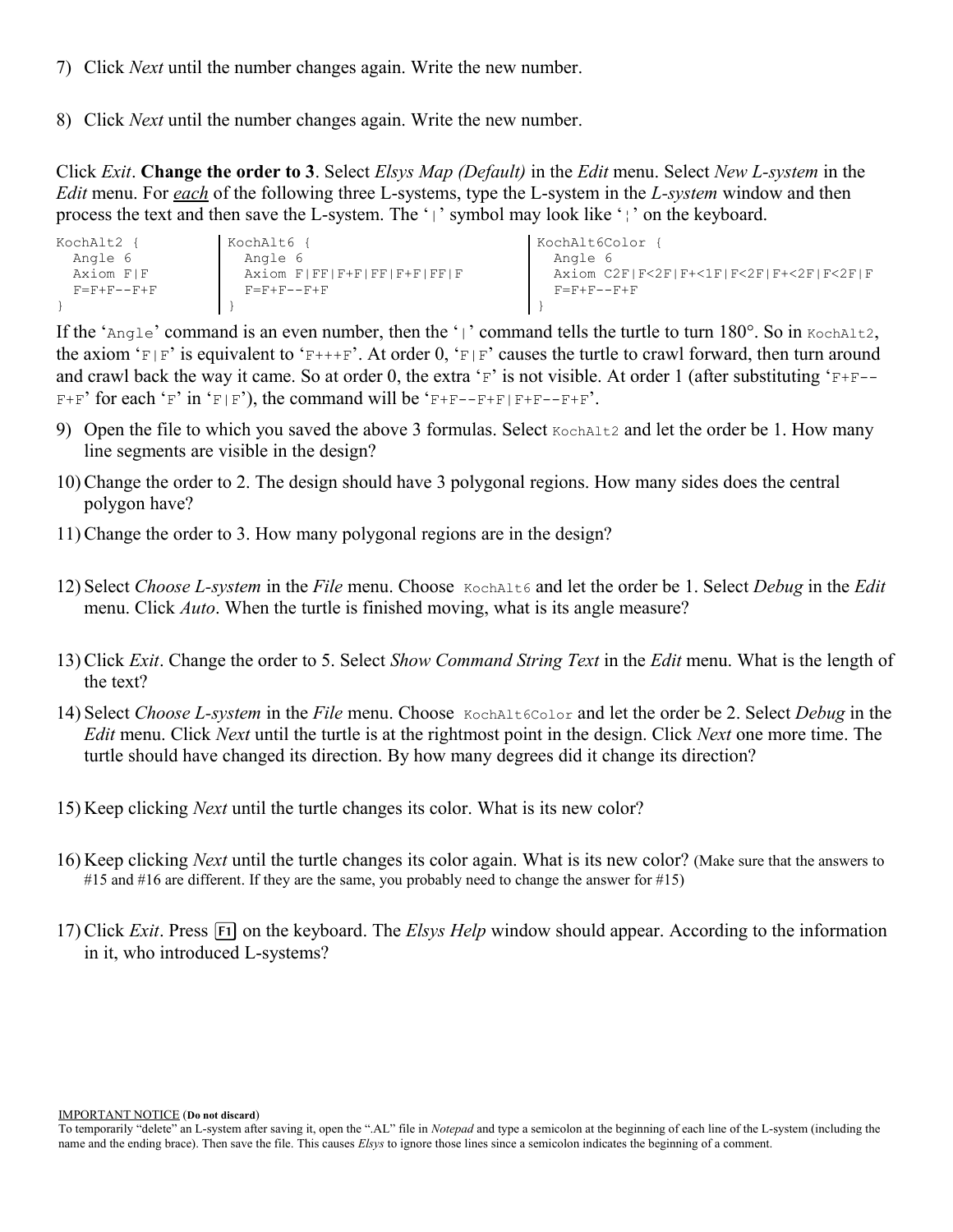## **L-systems 4**

Start *Elsys*. Select *New L-system* in the *Edit* menu. For *each* of the following three L-systems, type the L-system in the *L-system* window and then process the text and then save the L-system.

| DoubleSpiral {    | FlakeV                      | FlakeVColor                 |
|-------------------|-----------------------------|-----------------------------|
| Angle 40          | Angle 5                     | Angle 5                     |
| $Axiom$ ----[F] F | Axiom F+F+F+F+F             | Axiom C2F+<2F+<1F+<2F+<4F   |
| $F = F + 0.98F$   | $F = F + F$ $+ F$ $- F + F$ | $F = F + F + F$   $- F + F$ |
|                   |                             |                             |

The '<sub>['</sub>' command tells the turtle to remember its current condition (its position, direction, color, length of crawl, and meaning of '+' and '-'). Then when the turtle is given the ']' command, it goes back (without leaving any marks) to the condition it had been in when it was given the '[' command.

- 1) Open the file to which you saved the above formulas. Choose DoubleSpiral and let the order be 5. Choose *Debug* in the *Edit* menu. Click *Next* until the '[' is selected in the *Length* window. Then click *Next* again. The *Debug* window should now show two lines of information. Look at the two triangles in the left column. What is the angle of the top triangle?
- 2) What is the angle of the bottom triangle?
- 3) Click *Next* until the ']' is selected in the *Length* window. Now what is the angle of the top triangle?
- 4) What is the angle of the bottom triangle?
- 5) The right column in the *Debug* window shows the crawl length for the turtle. Write both the current crawl length (top line) and the remembered crawl length (bottom line) with as much precision as is displayed in the *Debug* window.
- 6) While watching the turtle, click *Next*. The remembered conditions have now become the current conditions. Click *Next* again. What is the current angle measure for the turtle?
- 7) Click *Next* two more times. By how many degrees did the angle measure change?
- 8) Click *Exit*. Select *Choose L-system* in the *File* menu. Choose FlakeV with an order of 1. How many pentagons are in the design?
- 9) Change the order to 5. Select *Show Command String Text* in the *Edit* menu. A window should pop up. Carefully read it, but don't click any buttons. According to that window, what is the length of the command string?
- 10) Click *No*. Select *Choose L-system* in the *File* menu. Choose FlakeVColor with an order of 2. Choose *Debug* in the *Edit* menu. Click *Next* until the first '[' is selected in the *Length* window. Then click *Next* until the first ']' is selected. Then click *Next* until the  $2^{nd}$  '[' is selected. Then click *Next* until the  $2^{nd}$  ']' is selected. Then click *Next* until the 3<sup>rd</sup> '<sub>[</sub>' is selected. Then click *Next* until the 4<sup>th</sup> '<sub>[</sub>' is selected. Click *Next* three more times. The *Debug* window should show 3 lines of information. The left triangle in the first line shows the current angle of the turtle. The left triangle of the  $2<sup>nd</sup>$  line shows the most recently remembered angle. The left triangle of the 3<sup>rd</sup> line shows an angle that had been remembered earlier. Write all three angle measures, starting with the current angle.
- 11) The *Elsys* window shows two small circles drawn on the design. The one circle is larger than the other. The smaller circle shows the most recently remembered location. The larger circle shows an earlier remembered location. Carefully watch the larger circle as you click *Next*. What happens to that circle?
- 12) Click *Next* until the turtle turns green. What is its angle measure?
- 13) Click *Exit*. Change the order to 5. Observe how the different colors are distributed around the design. Studying colors can help to increase understanding regarding how the turtle crawls. Press [F1]. Find where *Elsys Help* teaches that the '[' command is called a "Push" command. What is the ']' command called?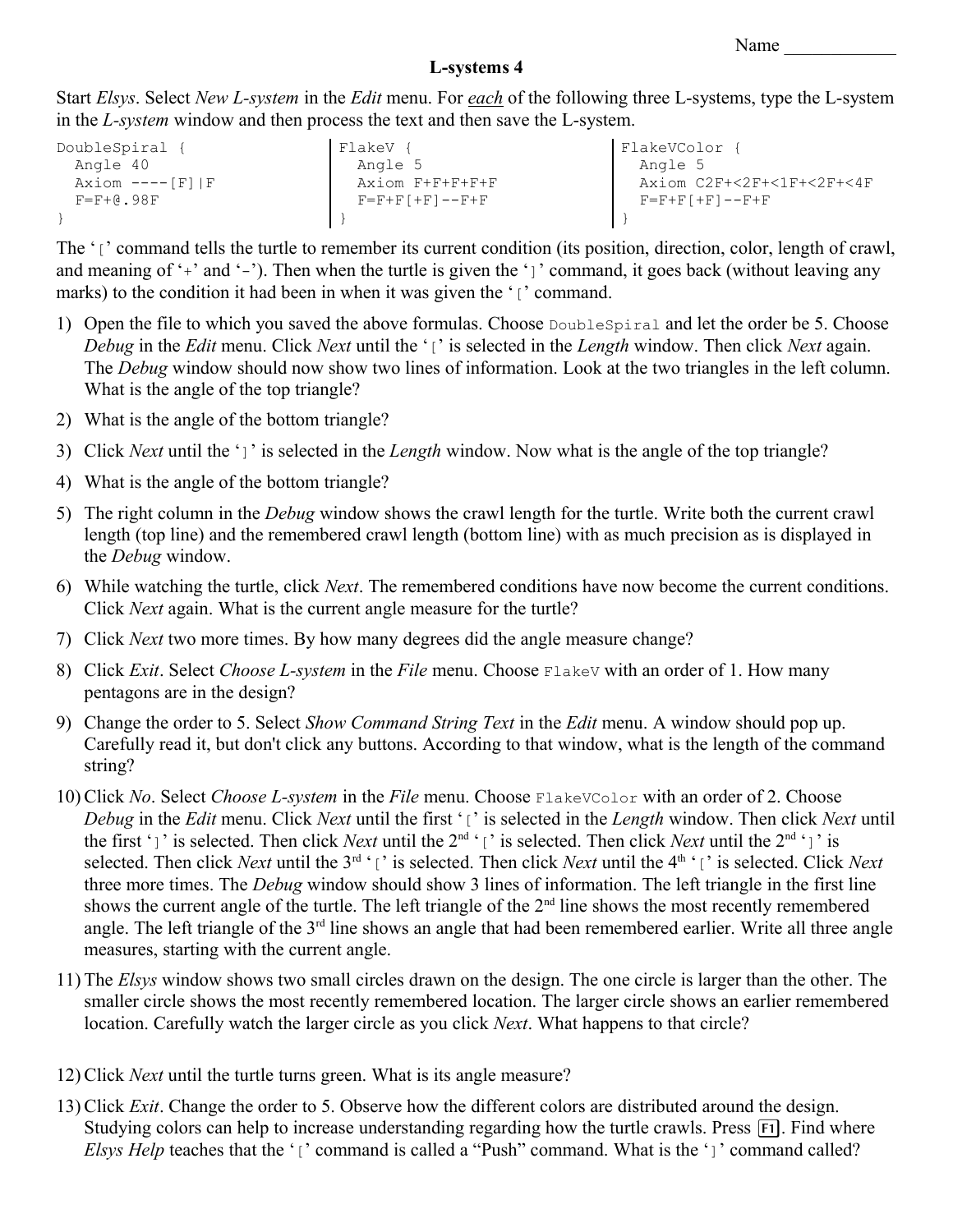```
Name
```
Start *Elsys*. Select *New L-system* in the *Edit* menu. For *each* of the following two L-systems, type the L-system in the *L-system* window and then process the text and then save the L-system.

```
KochSnow { 
    Angle 12
    Axiom +F----F----F
   \textbf{F} \text{=} \textbf{F} \textbf{+} \textbf{+} \textbf{F} \textbf{-} \textbf{-} \textbf{-} \textbf{F} \textbf{+} \textbf{+} \textbf{F}}
                                                                          KochSnowBuild { 
                                                                              Angle 12
                                                                              Axiom +FY----FY----FY
                                                                             F= ;This is not a mistake
                                                                           X = FYY=FX[F]++FX----FX++FX}
```
The Koch snowflake is named after Helge von Koch. *KochSnow* can help you visualize the design.

- 1) Open the file to which you saved the above formulas. Choose KochSnow and let the order be 0. How many line segments are in the design?
- 2) Change the order to 1. How many line segments are in the design?
- 3) Change the order to 2. How many line segments are in the design?
- 4) Change the order to 5. This should give you some idea of how the Koch snowflake would look. An infinite order would be needed to produce the actual Koch snowflake. Select *Show Command String Text* in the *Edit* menu. What is the length of that text?
- 5) Select *Choose L-system* in the *File* menu. Choose KochSnowBuild and let the order be 0. This L-system contains the substitution rule 'F=' (with nothing after '='). This rule will replace 'F' with nothing (i.e., it will delete each 'F'). This L-system shows one way of visualizing the construction of the Koch snowflake. What special type of triangle is displayed when the order is 0?
- 6) Change the order to 1. This places an equilateral triangle on the middle third of each side of the original triangle. Now change the order to 2. This should erase the boundaries between the original triangle and the little triangles. Now change the order to 3. How many little triangles does this add to the design?
- 7) Change the order to 4. This should erase the boundaries between the main design and the little triangles. Change the order to 5. Select *Debug* in the *Edit* menu. Click *Next* until the first ']' is selected in the *Length* window. Write both the current angle measure for the turtle and the remembered angle measure.
- 8) Click *Next* three times. What is the current angle measure?

Click *Exit*. Select *New L-system* in the *Edit* menu. For *each* of the following two L-systems, type the L-system in the *L-system* window and then process the text and then save the L-system.

```
QBlock2 {
  Angle 8
  Axiom F++F++F++F
   F=F[++F]G[@Q8+F]G++G|F++F
   G=GGGG ;4 G's
}
                                         Quilt2 {
                                           Angle 8
                                           Axiom F++F++F++F
                                           F=F[++F--F]@I2G@Q2+F++F++F++F@IQ2+G@2[++!F]F
                                           G=GGG :3 G's
                                         }
```
- 9) In QBlock2, the command '@Q8' multiplies the turtle's crawl length by the square root of 8. In Quilt2, the command '@I2' multiples the crawl length by the inverse of 2 (i.e.,  $\frac{1}{2}$ ). The command '@IQ2' multiplies the crawl length by the inverse of the square root of 2. Do order 1 of  $\text{Quilt2}$ . How many squares are tilted?
- 10) The commands for drawing tilted squares are found between the commands ' $Q_2$ ' and ' $Q_1Q_2$ '. The command '@IQ2' restores the crawl length to what it had been before the '@Q2' command. Select *Debug* in the *Edit* menu. Click *Next* until the first '@I2' is selected. What is the current crawl length?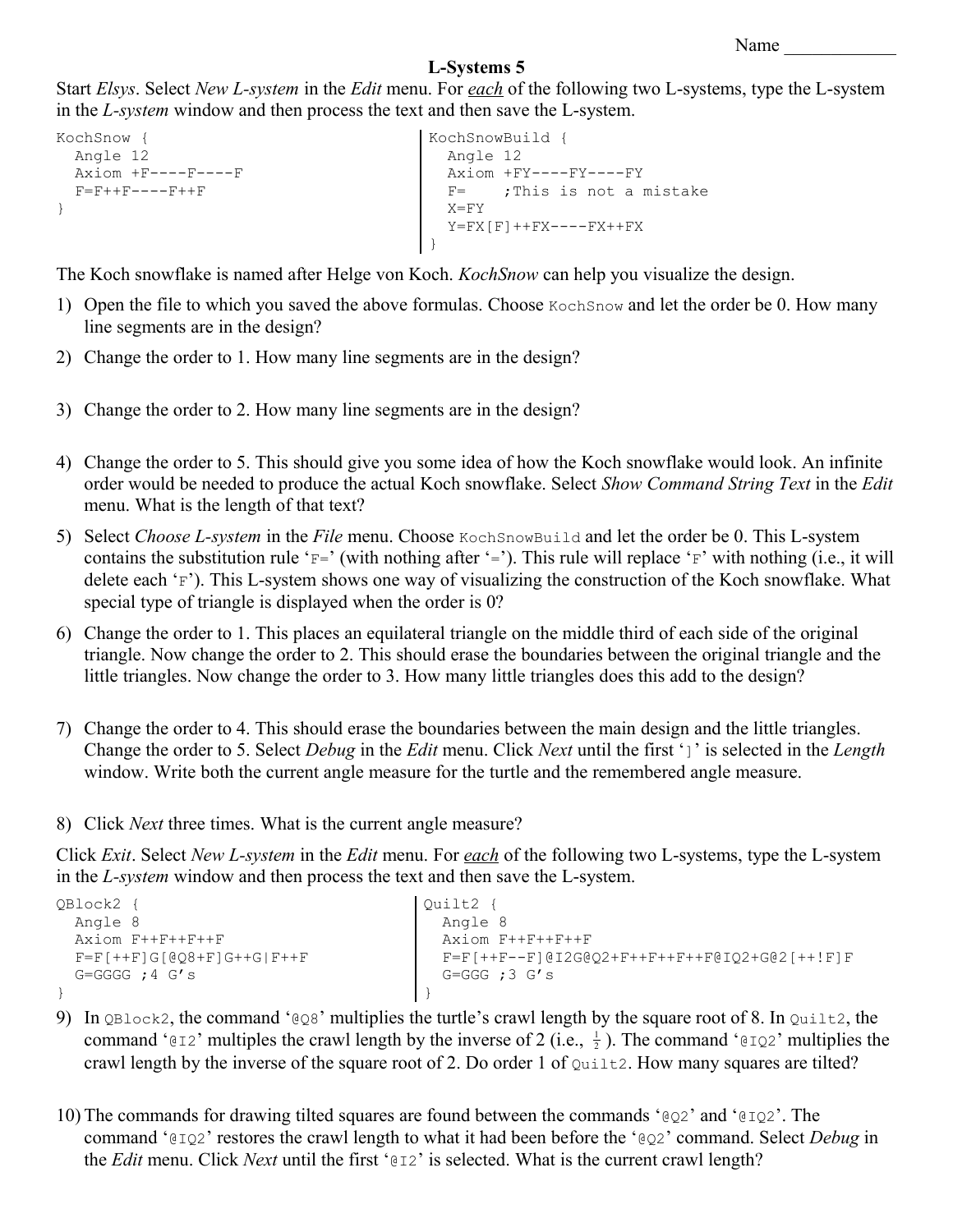- 11) Click *Next* once. What is the new crawl length?
- 12) Click *Next* twice. Write the new crawl length rounded to three decimal places.
- 13) Click *Next* until the first '@2' is selected. What is the current crawl length?
- 14) Click *Next* once. What is the new crawl length?
- 15) Click *Exit*. Change the order to 5. Select *Show Command String Text* in the *Edit* menu. A window should pop up. Do not click any buttons. According to the window that pops up, what is the length of the command string?
- 16) Click *No*. Open the file to which you saved the formulas. Choose QBlock2 and let the order be 1. Select *Show L-system Text* in the *Edit* menu. The command for drawing one side of the large tilted square is the 'F' in ' $[QQ8+F]$ '. Notice that at the ']' command, the turtle returns to the condition it had been in when it received the '[' command – including the size of the crawl. So the command '@IQ8' was not needed to restore the crawl length to its original size. How many squares are in the design?

17) Select *Debug* in the *Edit* menu. Click *Next* until the first '@Q8' is selected. What is the crawl length?

- 18) Click *Next* once. Write the current crawl length rounded to 3 decimal places.
- 19) Click *Next* twice. What is the current angle measure?
- 20) Click *Next* once. Write both the current angle and crawl length.
- 21) Click *Exit*. Change the order to 2. How many tilted squares are in the design?
- 22) Study the central square in the order 2 diagram. Then study the central squares for orders 3, 4, and 5. How does the central square in an odd order compare to the central square in an even order?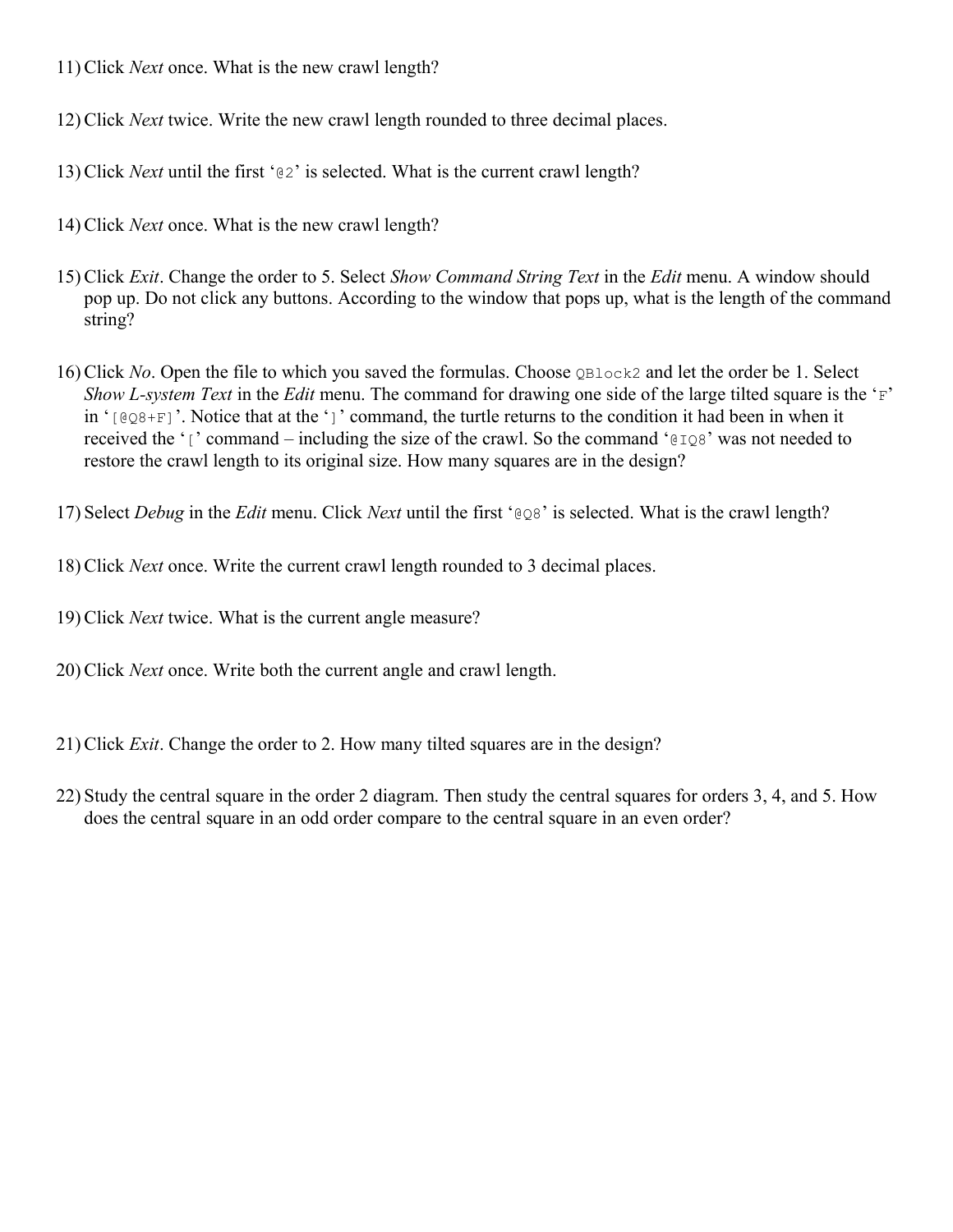```
Name \qquad \qquad \qquad
```
Start *Elsys*. Select *New L-system* in the *Edit* menu. For *each* of the following two L-systems, type the L-system in the *L-system* window and then process the text and then save the L-system.

```
FlakeIXb {
  Angle 9
  Axiom F+F+F+F+F+F+F+F+F
  F=F+F+F[F+F+F+F]|F+F+F
;For Angle 9, '|'='+++++' for default meaning of '+'
}
                                                           MultiSpiral6G {; Try order 88
                                                              Angle 40
                                                             Axiom ---[FX]|FX X=[@.35Y][|@.35Y]+@.98F+@.98FX
                                                             Y=++@.964FY
                                                           }
```
- 1) If the # in the command 'Angle  $\#$ ' is even, then '|' tells the turtle to turn 180°. If the # is odd, then the turtle will turn counterclockwise 180° and will keep turning until it reaches a multiple of  $360^{\circ} \div \text{\#}$ . For 'Angle 9',  $360^\circ \div 9 = 40^\circ$ . Since  $4(40^\circ) = 160^\circ$  and  $5(40^\circ) = 200^\circ$ , '|' tells the turtle to turn counterclockwise  $200^\circ$ (equivalent to turning clockwise 160°). So when '+' and '-' have their normal meanings, the '|' is equivalent to '+++++' which is equivalent to '----'. Open the file to which you saved the above formulas. Choose FlakeIXb and let the order be 1. Select *Debug* in the *Edit* menu. Click *Next* until the first '|' is selected in the *Length* window. What is the current angle measure for the turtle?
- 2) Click *Next* once. What is the current angle measure for the turtle?
- 3) Click *Next* until the next '|' is selected in the *Length* window. What is the current angle measure for the turtle?
- 4) Click *Next* once. By how many degrees did the angle measure change?
- 5) Click *Exit*. MultiSpiral6G was derived from the DoubleSpiral formula of a previous activity. Order 8 works well for DoubleSpiral, but MultiSpiral6G needs a much higher order. Select *Choose L-system* in the *File* menu. Choose MultiSpiral6G with an order of 88. Select *Show Command String Text* in the *Edit* menu. According to the window that pops up, what is the length of the command string?
- 6) Click *No*. Change the order to 3. Select *Debug* in the *Edit* menu. Click *Next* until the first ']' is selected in the *Length* window. What is the current angle measure for the turtle?
- 7) Click *Next* once. What is the current angle measure for the turtle?
- 8) Click *Next* until the next ']' is selected in the *Length* window. What is the current angle measure for the turtle?
- 9) Click *Exit*. Open "Elsys.AL" (**Important:** If it doesn't exist, select *Write Elsys.AL* in the *File* menu and click the *Save* button. Then open "Elsys.AL"). Choose FlakeX and let the order be 4. Then change the order to 1. The design consists of 10 congruent regular polygons joined together. What is the name for those polygons?
- 10) Open "Fractint.L" (If it doesn't exist, select *Write Fractint.L* in the *File* menu and click the *Save* button. Then open "Fractint.L"). Choose Bush and let the order be 4. Select *Show L-system Text* in the *Edit* menu. Write the axiom (If you don't know what the axiom is, press **F1** and read *Elsys Help* until you understand).
- 11) Select *Choose L-system* in the *File* menu. Choose Curve4 and let the order be 6. Also try orders 7, 8, and 9. Concerning the overall design, how do the odd and even orders differ from each other?
- 12) Now choose Fass1 and let the order be 4. Then choose Peano2 and let the order be 4. Select *Show L-system Text* in the *Edit* menu. Write the axiom.
- 13) Now choose Penrose4 and let the order be 4. Select *Show L-system Text* in the *Edit* menu. Write the axiom.
- 14) Now choose Island1 and let the order be 2. The design consists of three sizes of islands. There is one large island. How many medium islands are in the design?

If you develop any interesting designs, the instructor would be interested in seeing the formulas and pictures.